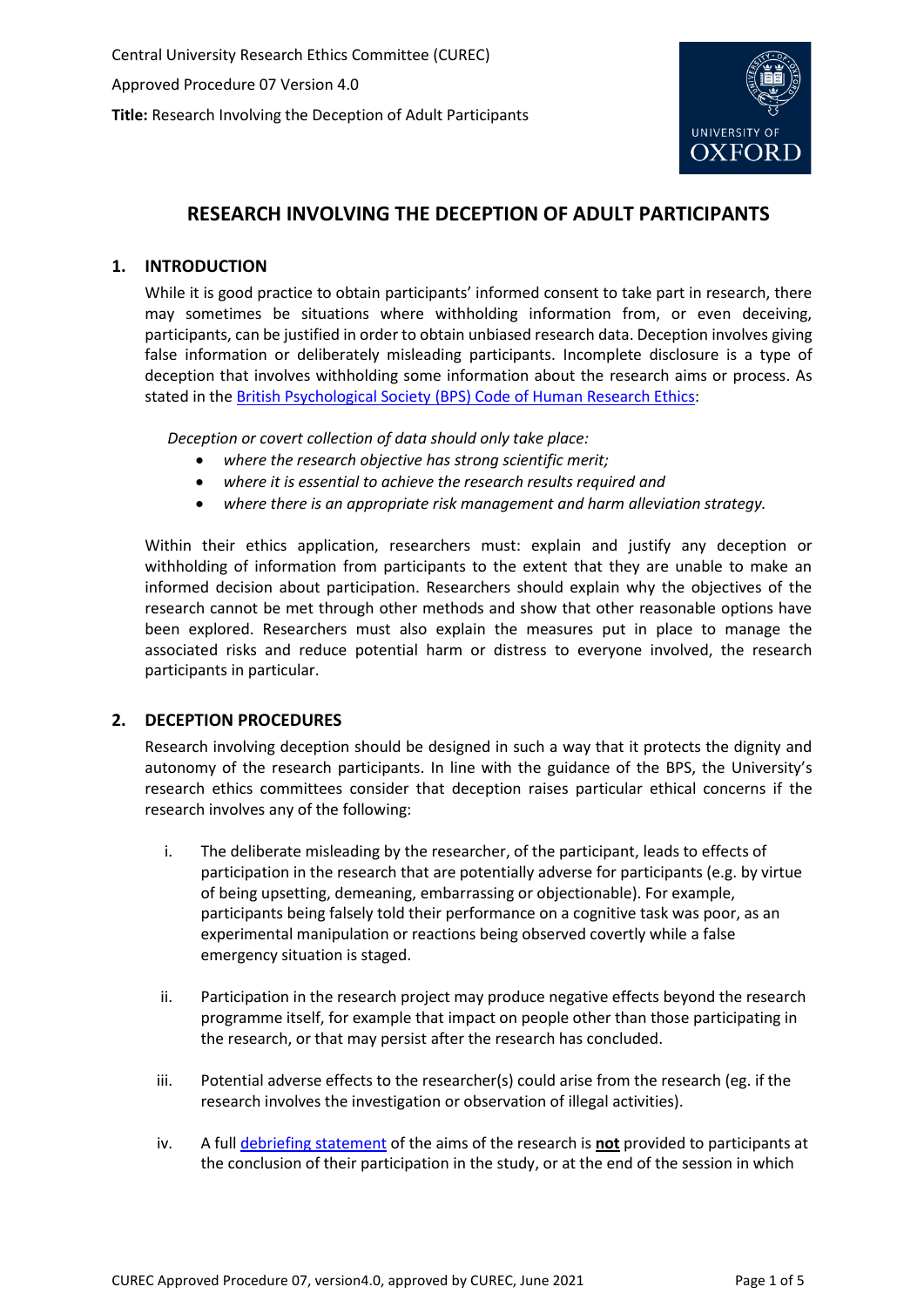they are deceived (for longitudinal studies). This should be provided as soon as possible, any delays in doing so must be explained in the ethics application.

Where applicants propose a research project that includes the deception of adult participants, but none of the points listed in i. - iv. above applies, an application for ethics approval can be made using the CUREC 1 form (for MS IDREC) or CUREC 1A (for SSH IDREC). Any negative impact on the equality of the participants or others (having particular regard to the protected characteristics under the Equality Act 2010) must be acknowledged and addressed in the ethics application. A CUREC 2 form will be needed if the study raises further complex issues (e.g. if it involves vulnerable participants or could lead to harm, discomfort, anger or objection), or is being combined with another CURE[C Approved Procedure.](https://researchsupport.admin.ox.ac.uk/governance/ethics/resources/ap) If any of the points listed in i.- iv above apply to the proposed research, or the research is not fully covered by this Approved Procedure, an application for ethics approval must be made using a CUREC 2 form. Applicants to the MS IDREC should, however, work through the **[online application decision tool](https://researchsupport.admin.ox.ac.uk/governance/ethics/decision-tool/1)** before completing any application form.

## **3. INFORMED CONSENT AND DEBRIEF**

<span id="page-1-0"></span>Participants should be provided with as much information as possible to make an informed decision about participating beforehand, and the deception kept to a minimum. Guidance on producing a participant information sheet and consent form is available on th[e Research Support](https://researchsupport.admin.ox.ac.uk/governance/ethics/resources/consent)  [website.](https://researchsupport.admin.ox.ac.uk/governance/ethics/resources/consent) Note that explicit consent must be obtained for audio/ video recordings and photography of participants.

Participants must be debriefed following any form of deception, including the withholding of information from participants that they might need in order to make an informed decision about participating. The debrief document must explain why the deception occurred, address any concerns and give participants the opportunity to withdraw their consent.

The debrief document should be written i[n lay language](https://researchsupport.admin.ox.ac.uk/files/writingforparticipantspdf) and well-structured. This should include:

- University logo, departmental and researchers' contact details;
- A statement thanking participants for their time and contributions;
- A brief reminder of initially-stated project aims, along with study title;
- A description of the deception and why this was necessary;
- Sufficient information for the participants to make an informed decision as to whether they would like their data to be used for the research or would prefer to withdraw their data. This information should include:
	- o a lay summary of the full research aims;
	- $\circ$  clarification of the intended use of the data:
	- o how the research will be published;
	- $\circ$  an explanation of how identifiable participants could be from any publications or other research outputs (e.g. conference presentations, commissioned reports);
	- o (If applicable) a statement of any new or altered risks to participation;
- The opportunity to withdraw consent for use of data in the research;
- A contact for concerns or complaints (standard wording is available on the [template](https://researchsupport.admin.ox.ac.uk/governance/ethics/resources/consent#collapse281101)  [information sheet\)](https://researchsupport.admin.ox.ac.uk/governance/ethics/resources/consent#collapse281101);
- (If applicable) information on relevant sources of support, such as counselling services, websites or helplines.

If debriefing is not possible, the application for ethics approval must be made using the CUREC 2 form and the application should address why debriefing is not appropriate for the research.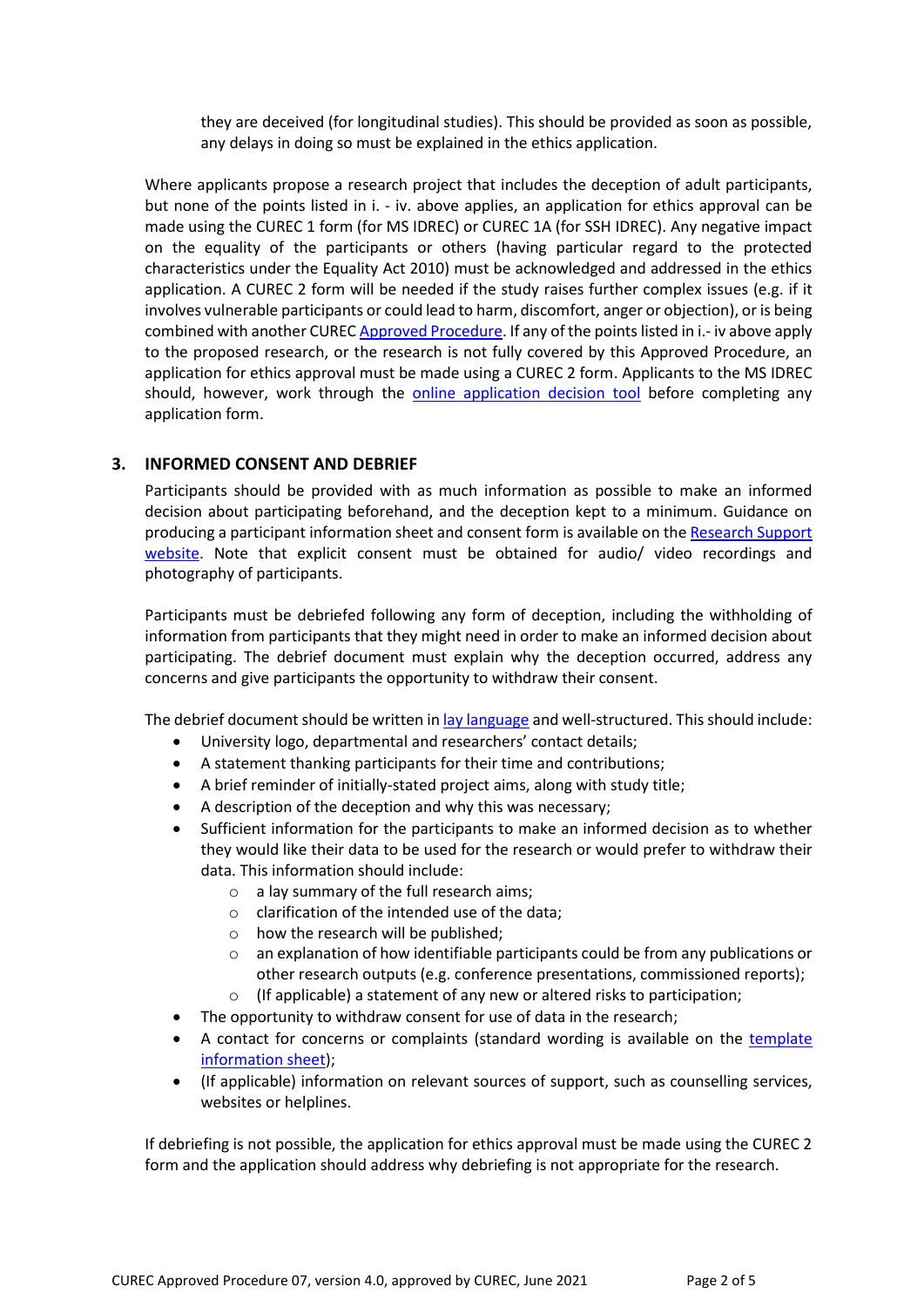#### **3.1 (Online) surveys or other tasks**

Online study designs offer many benefits for researchers, but they are not without their disadvantages regarding debriefing. Participants are not in the same physical location, so determining the extent to which they may be experiencing negative emotions becomes more difficult. By exiting out of the study window, participants are also able to leave the study at any time, meaning that they may leave the study without receiving any debriefing information.

If information is being withheld from participants during a questionnaire or survey, it would be good practice to provide respondents with a debrief page once they have participated, e.g. at the end of the survey or if they choose to withdraw early, e.g. by closing the browser window. Participants should also be given contact information for the researcher at the University of Oxford should they have any questions. The [template information sheet for online research](https://researchsupport.admin.ox.ac.uk/governance/ethics/resources/consent) shows the information to provide to ensure participants are able to make an informed decision. If participants are unable to withdraw once their survey has been submitted, it is essential that they are provided with the debrief before submitting their completed survey.

Despite the options available for providing debriefing information online, researchers cannot guarantee that people will read the information, resulting in the potential for continued harm. Phone calls or face-to-face meetings would alleviate concerns about missing the debriefing information at the potential cost of the participants' anonymity, this may be appropriate for certain types of research. The arrangements for debriefing participants should be proportionate to the risks associated with the deception and participation in the research. For example, more detail should be provided for research where participants could be upset by the content of a survey or object to the intended use of the research findings than for a survey with minimal ethical issues where participants are unlikely to be offended or upset.

Further guidance is available within CUREC's [Best Practice Guidance 06 on Internet-mediated](https://researchsupport.admin.ox.ac.uk/governance/ethics/resources/bpg)  [research.](https://researchsupport.admin.ox.ac.uk/governance/ethics/resources/bpg)

#### **3.2 Deception in observational research**

In line with the BPS [Code of Human Research Ethics,](https://www.bps.org.uk/sites/www.bps.org.uk/files/Policy/Policy%20-%20Files/BPS%20Code%20of%20Human%20Research%20Ethics.pdf) "*unless those observed give their consent to being observed, observational research is only acceptable in public situations where those observed would expect to be observed by strangers. Additionally, particular account should be taken of local cultural values and of the possibility of intruding upon the privacy of individuals who, even while in a normally public space, may believe they are unobserved*". Further guidance on obtaining participants informed consent for qualitative research is available within CUREC's Best Practice Guidance (02) - [Ethnographic and other types of qualitative research.](https://researchsupport.admin.ox.ac.uk/governance/ethics/resources/bpg)

## **4. TRAINING OF RESEARCH STAFF**

All researchers must be trained:

- to use appropriate research methods;
- to provide accessible debriefing information and to be able to answer questions relating to the deception;
- to recognise and respond to any difficulty experienced by the participant following the deception including emotional reactions.

## **5. COMPENSATION**

Consideration should be given to how and when participants are told about any recompense. Participant information sheets and recruitment materials should state that recompense will be made so that potential participants are not discouraged from participating by the associated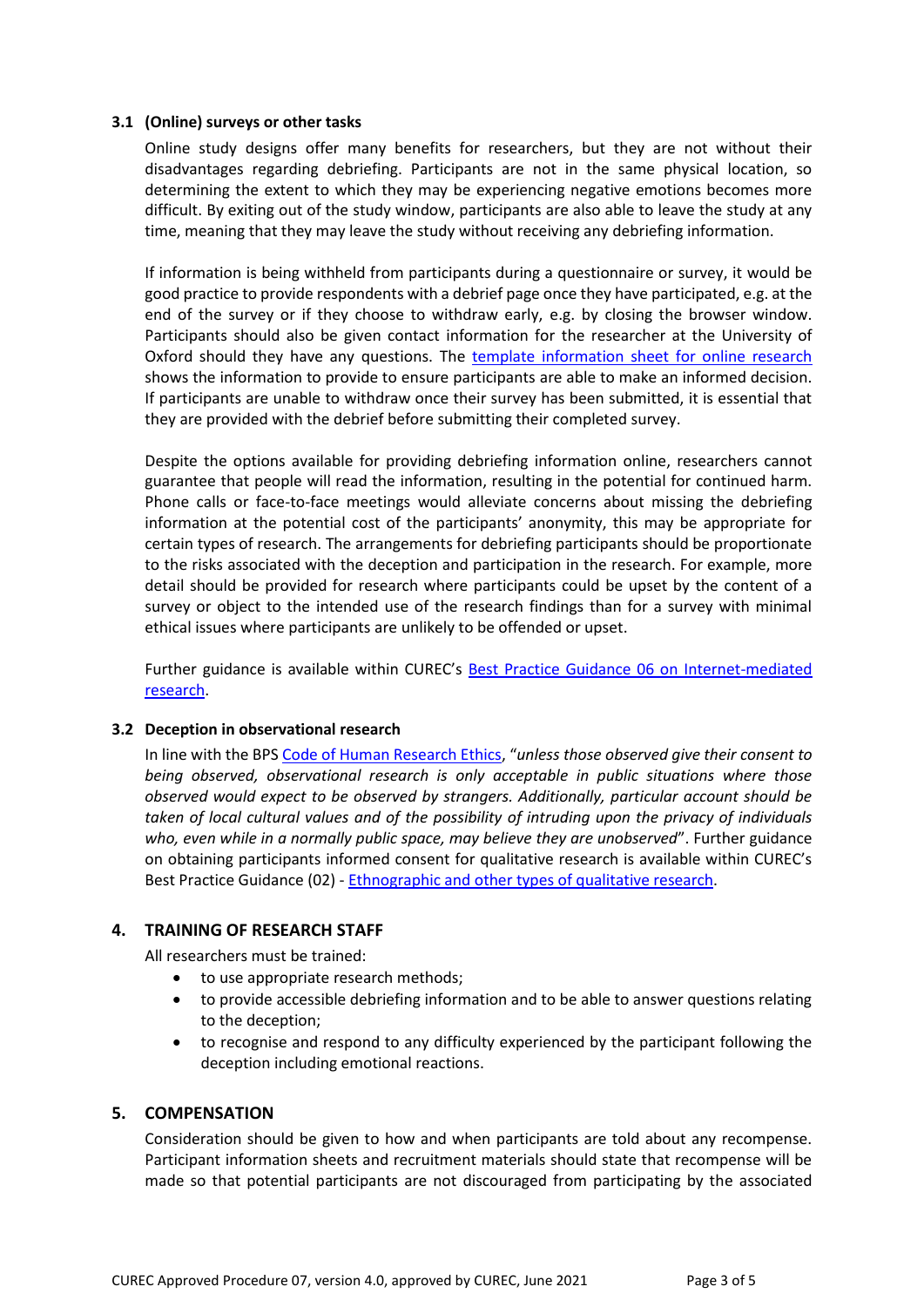costs. As a general rule, recruitment material should not state the value. However, if this is necessary (e.g. it is a requirement of a third-party recruiter), advertisements must not emphasise the value of the payment (for example, through the use of formatting). Further guidance is available within CUREC's [Best Practice Guidance 05 on Payments and incentives in research.](https://researchsupport.admin.ox.ac.uk/governance/ethics/resources/bpg)

## **6. REDUCING RISKS TO PARTICIPANTS, RESEARCHERS AND OTHERS**

The scope of this Approved Procedure is confined to research which carries minimal risk to participating adults or to the researchers. However, participants may feel distressed or angry due to being deceived about the real aim of the study. Negative feelings experienced by participants may have been an intentional part of the research design (e.g., receiving negative feedback on a task or being prompted to think of sad situations) or an unintended part of the study process (e.g., participation triggering distressing memories). Whether the negative feelings were expected or not, efforts should be made to alleviate any intense emotional responses and to minimise any harm or burden to participants or others. Participants must be made aware at this point that they can still withdraw from the study if they so choose.

The researcher could discuss with the participants their experience of the research in order to monitor any unforeseen negative effects or misconceptions, and explain how the reaction is natural and expected given the study circumstances. All researchers involved in the research should be prepared to respond to any questions or emotional reactions following the study and an appropriate level of support provided in order for them to do this (i.e. supervision of junior researchers, guidance or information on sources of emotional support). The research should be conducted in accordance with [CUREC](https://www.admin.ox.ac.uk/media/global/wwwadminoxacuk/localsites/curec/documents/1-1PsychDistress.pdf)'s [Best Practice Guidance 08 on Psychological Distress.](https://researchsupport.admin.ox.ac.uk/governance/ethics/resources/bpg)

#### **7. MONITORING AND REPORTING ADVERSE OR UNFORESEEN EVENTS**

It is a condition of any ethical approval that all research projects that involve deception must report to the relevant ethics committee any incident where any adverse consequences for participants, third parties or researchers occurred either during or after the research.

#### **8. COMMUNICATION OF RESULTS**

Wherever possible, researchers should offer to provide feedback to participants about the results from the study as a whole.

## **9. DATA MANAGEMENT AND PROTECTION**

The research must be conducted in accordance with the [University's Policy on](hhttps://researchdata.ox.ac.uk/university-of-oxford-policy-on-the-management-of-data-supporting-research-outputs/) the Management [of Data Supporting Research Outputs,](hhttps://researchdata.ox.ac.uk/university-of-oxford-policy-on-the-management-of-data-supporting-research-outputs/) CUREC's Best Practice Guidance 09 on Data collection, [protection and management](https://researchsupport.admin.ox.ac.uk/governance/ethics/resources/bpg) and Research Data Oxford's [guidance on data backup, storage and](https://researchdata.ox.ac.uk/home/managing-your-data-at-oxford/storage-and-backup)  [security.](https://researchdata.ox.ac.uk/home/managing-your-data-at-oxford/storage-and-backup)

There is no time limit on retention of anonymised data. If identifiable data is to be retained, participants' informed consent must be obtained for this. A participant's personal data **must not** be shared with others without the participant's consent. If researchers do intend to share identifiable data with anyone outside the research team, this must be made clear to participants, for example by explaining within the information sheet how the data will be shared and how identifiable they will be.